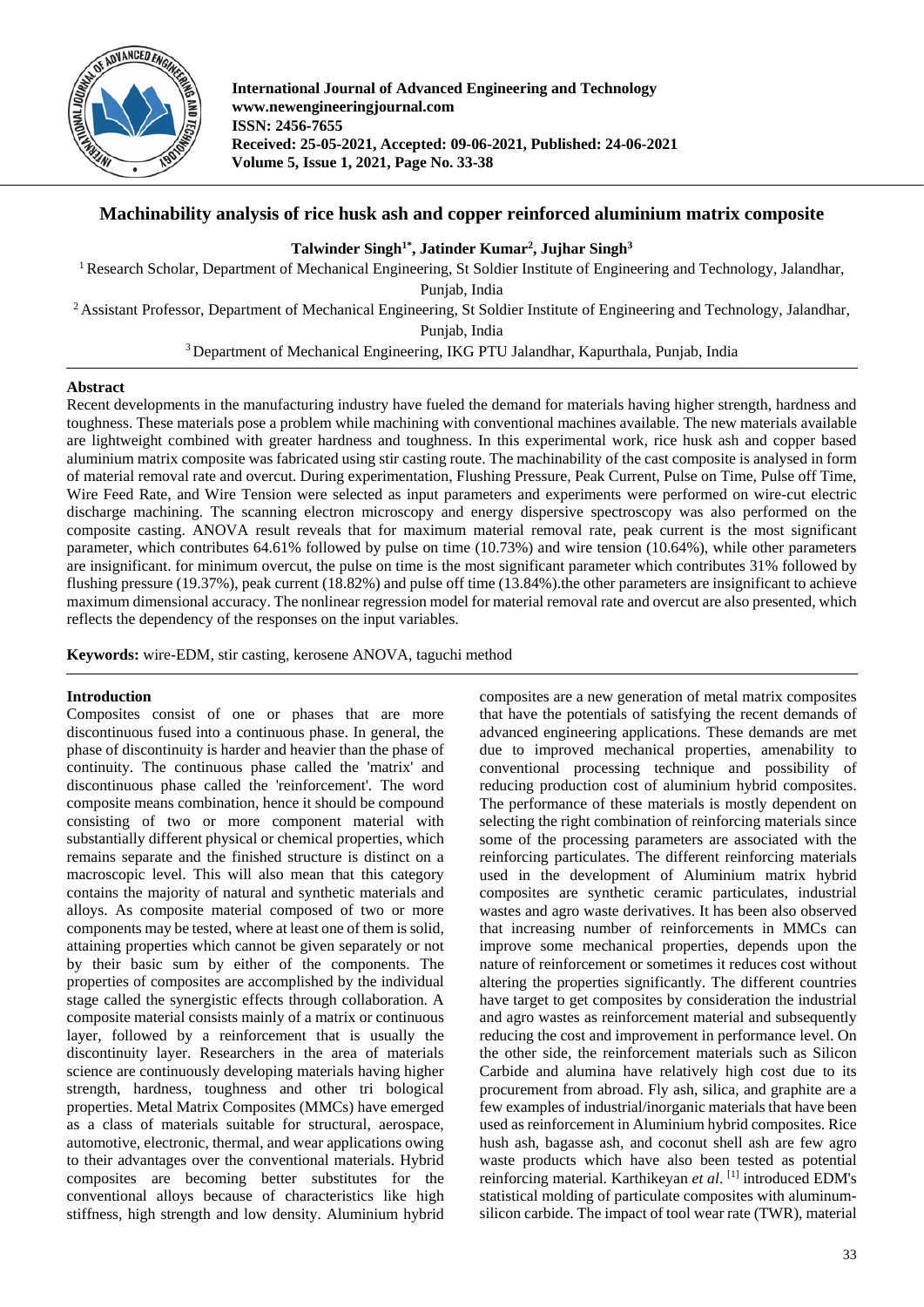removal rate ( MRR) and surface roughness (SR) with processing parameters considered were pulse length, current and Silicon carbide percent vol. (25  $\mu$  size). Full factorial architecture of three rates was used. The ANOVA method was eventually used to verify the interpretation of the models. The MRR was found to decrease with an increase in the percent volume of silicon carbide, while the TWR and surface roughness rise with an increase in the volume of silicon carbide. Yan *et al.* <sup>[2]</sup> conducted a study of EDM process development using standard EDM machine assisted by magnetic force. The consequences of magnetic force on features of EDM machining are determined. In this research paper, a Taguchi method based L18 OA is used to execute a series of experiments, and ANOVA is used to analyze the experimental data statistically. The key processing parameters such as machining polarity, peak current, pulse length, auxiliary high-voltage speed, no-load voltage, and servo reference voltage selected to evaluate the MRR and Ra in EDM. This concluded that EDM aided by magnetic force has a higher MRR, a lower relative EWR and Ra compared to normal EDM. Often calculated are the important machining parameters and the optimum combination rate of both MRR and Ra machining parameters associated with them. Vamsi Krishna *et al*. [3] carried out a report on Ti alloy machining (Ti6Al4V) in WEDM. Taguchi Parameter Model was used to research the behavior of eight control parameters such as ignition pulse current, short pulse length, time between two pulses, servo velocity, servo reference voltage, injection pressure, wire velocity and surface tension. For the development of a mathematical model, a linear regression analysis is used which determines the relationship between control parameters and surface finish. Muthu Kumar *et al*. [4] conducted a study of Incoloy 800's multi-response characteristics within the WEDM. Grey relational analysis (GRA) is used to determine optimal levels of process parameters and ANOVA is used to determine relatively important parameters. The Ra shows a decreased value of 3.31 to 3.10μm, the MRR shows an increased value of  $0.05351$  to  $0.05765g / min$ , and the Kerf width shows a reduced value of 0.324 mm to 0.296 mm, respectively. The analysis found that the Grey-Taguchi method is ideal for parametric optimization of the WEDM process when using Incoloy 800's multiple performance features for machining. Jangra et al <a>[5]</a> studied WC-5.3 percent Co composite sophisticated machining on WEDM. Taguchi's DoE was used to continue investigating processing parameters for four machining features namely material removal rate (MRR), Ra, angular error, and radial overcut. In order to simultaneously standardize the four mechanical parameters, ANOVA shows on identified machining parameters that the three parameters of the process, namely taper angle, pulse on time and pulse off time, are most important factors determining the MRR and Ra. In the case of radial overcut, the parameters such as taper angle, peak current and pulse on time are the most important parameters, while in the case of angular error, the most significant parameters such as taper angle, peak current and dielectric flow rate were observed. Yanzhen *et al.* <sup>[6]</sup> analyzed the behaviour of three dielectric types at different configurations of EDM parameters satisfactory for the generation of porosity. The attributes of porosity formation in the recast layer formed by Water  $/$  Oil (W  $/$  O) emulsification are analyzed by referencing them with those present in the recast layer formed by kerosene and deionized dielectric water. It is found that when machining is done in a

W/O emulsion, the quantity of both the internally and externally holes in the recast layer is greater than the quantity of kerosene and deionized water, and the porous structures that have modified the morphology of the machined surface. It is also reported that the total amount of micro-pores with a diameter less than 2μm is smallest when machining performs in kerosene. It is indicated that the machined surface gets worse when machining is performed in the W / O emulsion. Rajesha *et al*. [7] used Taguchi technique to optimize process parameters so as to minimize the Ra of the resolidified layer of Al 7075 MMCs in WEDM. The minimum recast layer Ra in this study is found with gap current 15A, pulse on time 10μs, and pulse off time 6μs. The current 15A, 15μs pulse on time and 6μs pulse off time are uses for nearly the entire case. It is found from the roughness profiles that the minimum Ra and Rz value is found at run 4. Velmurugan *et al*. [8] conducted a study to investigate the effect on metal removal rate (MRR), tool wear rate (TWR) and surface roughness (SR) and the parameters are Current, Voltage, Pulse on time, and Flushing pressure. The work materials were composites of hybrid metal matrix Al6061 reinforced with 10 percent SiC and 4 percent graphite particles. Stir casting procedure used to produce the Composite Metal Matrix. The experiment was carried out using a rotatable, central composite design. The software MINITAB R14 was used to develop Mathematical Models. The technique of least squares was used to calculate the coefficients of regression. The significance of the built models was tested using the Variance Analysis (ANOVA) technique. Analysis of the Scanning Electron Microscope (SEM) was performed to research the surface characteristics of the machined specimens and to correspond with the development of the models. Lai *et al*. [9] Investigated a study to interrogate the intercellular reactions between B4C and liquid Al at 7300C when the B4C plate is engaged in Scandium (Sc), Zirconium (Zr) and Ti alloyed liquid Al. Using a Scanning Electron Microscopy (SEM) and a Transmission Electron Microscopy (TEM), the influence of alloying elements on the interfacial microstructure and reaction products in terms of individual and combined additions is evaluated. The study results revealed that the three components react with B4C and form interfacial layers, which act as a diffusion barrier to limit the B4C in liquid Al decomposition. It suggests that the simultaneous addition of Sc, Zr, and Ti enriches most of the Ti at the interface, which not only provides adequate B4C protection but also reduces Zr and Sc expenditure at the operating system. In this experimental work, rice husk ash and copper based aluminium matrix composite was fabricated using stir casting route. The machinability of the cast composite is analysed in form of material removal rate and overcut. During experimentation, Flushing Pressure, Peak Current, Pulse on Time, Pulse off Time, Wire Feed Rate, and Wire Tension were selected as input parameters and experiments were performed on wire-cut electric discharge machining.

#### **Experimental Details**

For the experiment Al 6061 is used as matrix material and of 10% Rice Husk Ash (RHA), and 3% Copper (Cu) by weight was chosen as reinforcements. Using stir-casting process, rice husk ash used to prepare the reinforcing step with alloy Al 6061 as matrix. To increase the wettability between the Al matrix and reinforcements, the 1wt. percent of Mg was also introduced in the molten metal. Rice husk washed with water in today's analysis to remove its dust and other unwanted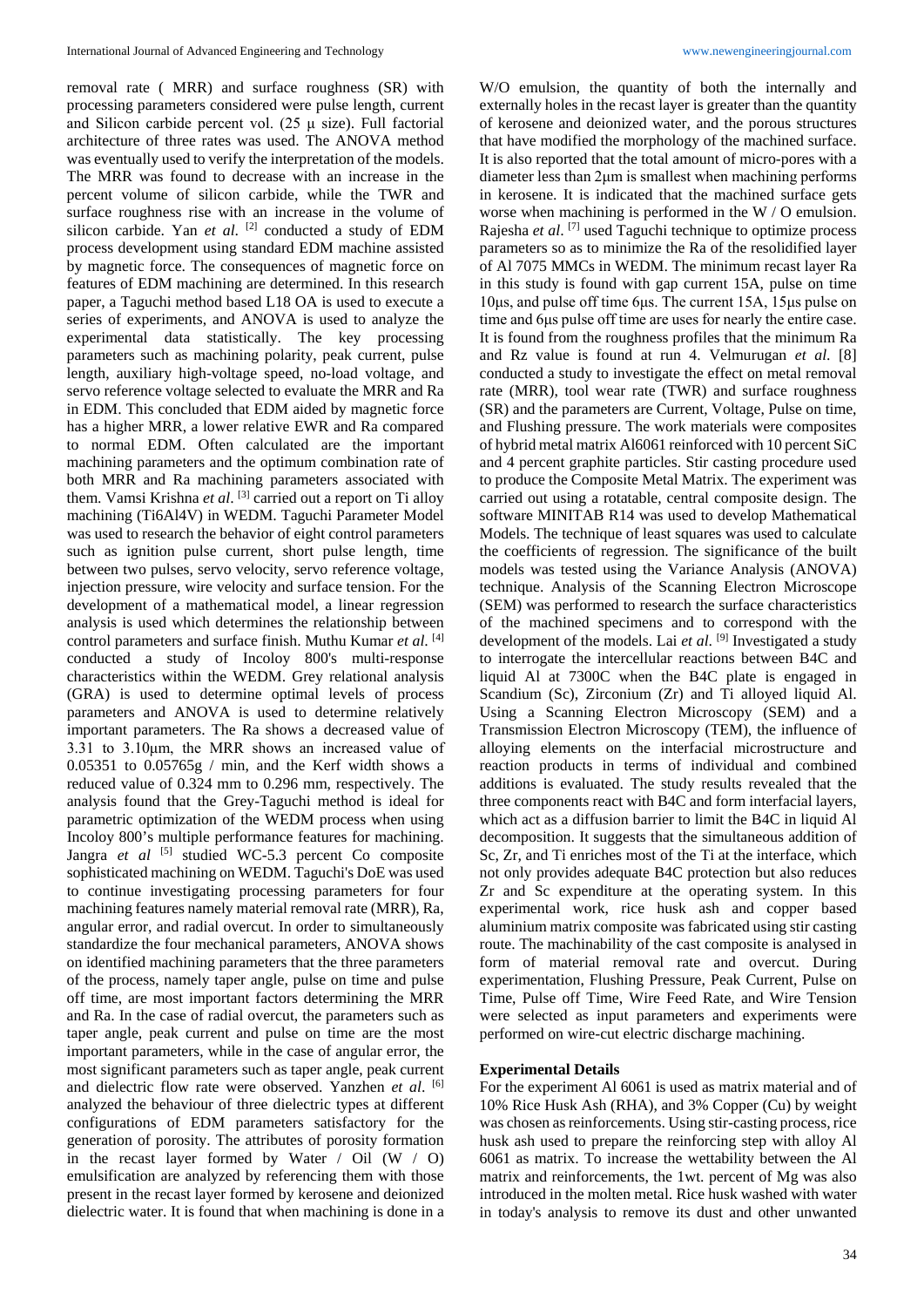items, and dried at room temperature.

The rice husk was further put into the crucible of graphite and heated for one an hour up to 200°C, and extracts its moisture and organic matter for spectacular results. The colour of the rice husk s changed from yellowish to black due to the presence of organic matter during this heating process. When the rice husk heats up to 200°C heats it again for 6 hours up to 600°C±30°C. In this process, the rice husk was completely burnt due to the presence of oxygen. The ash was further heated in the electric furnace at 750°C for 12 hours to obtain desired properties. Once this operation was done and at room temperature, a colour of the ash shifted thoroughly from black to gray or slightly greyish-white. There is use of twostep stir casting technique in this composition for its processing. Around a temperature of 250°C, the RHA and copper particles are initially pre-heated differently to eliminate moisture and increase its wettability with molten alloy Al. The Al alloy charged in graphite crucible and melted its temperature by electric furnace to around 750°C. The liquid material melted to a semi-solid state at about 630°C in the furnace. Preheated rice husk ash (RHA) and copper (Cu) particles charged to the semi-solid melt at this temperature about 630°C and sequentially stirred up to 20 min. 1wt percent of magnesium is added to enhance the wettability between the matrix and reinforcement. The semi-solid hybrid composite combination heated to around 900°C temperature and stirred at 300 for 10 min by means of an automated mechanical stirrer. Ultimately, for casting reason the molten plastic mixture poured into the mould cavity. The composite exhibits harness of 58.3 HRB, tensile strength 98.7 MPa, impact strength 2.47 joule, when tested using standard testing techniques. The scanning electron microscopy (SEM) and energy dispersive spectroscopy (EDS) image of the novel composite is shown in Figure 1 and Figure 2.



**Fig 1:** SEM Images of Al/Cu/RHA hybrid composite work piece



**Fig 2:** EDS Image of of Al/Cu/RHA hybrid composite workpiece

In Taguchi experimental design different levels of process parameters are chosen as per literature survey and pilot study. The experiment conducted based on the degree of freedom (DOF) approach using L18OA. Machining characteristics of the hybrid composite is evaluates based on the output responses such as material removal rate (MRR) and overcut. For the present experimental work, six input parameters were chosen and their levels are listed in table1.

**Table 1:** Process Parameters and their Levels

| <b>Symbol</b> | <b>Process Parameters</b>                  |       |     |     | Units Level 1 Level 2 Level 3 |
|---------------|--------------------------------------------|-------|-----|-----|-------------------------------|
| A             | Flushing Pressure (W <sub>P</sub> ) Pascal |       | н   |     |                               |
| В             | Peak Current( $I_P$ )                      | Amp   | 100 | 160 | 220                           |
| C             | Pulse on Time $(T_{On})$                   | μs    | 120 | 125 | 130                           |
| D             | Pulse off Time(T <sub>Off</sub> )          | us    | 32  | 40  | 48                            |
| E.            | Wire Feed Rate $(W_f)$                     | m/sec | 4   |     | 12                            |
|               | Wire Tension $(W_t)$                       |       |     |     | 12                            |

Calculated material removal rate (MRR) from the observational data collected at the time of experimentation. Workpiece weight collected using a digital weighing machine with accuracy of 0.0001 g before and after machining. The workpiece adequately washed and disinfected before weighing for safety from dust particles. The weight difference before and after machining gives the workpiece weight loss during the machining process. MRR is expressed as the ratio of the workpiece's difference in weight to the machining time before and after machining.

$$
MRR = \frac{w_b - w_a}{t}
$$

Where, before and after machining  $w<sub>b</sub>$  and  $w<sub>a</sub>$  are weights of the workpiece and t is the machining time.

The overcut measured after wire-EDM indicated the dimensional accuracy of the process. The cut gap was measured after each cut using instrumental profile projector and the overcut was calculated as per given below:

Overcut = measured of cut gap after machining - actual diameter of wire.

Table 2 represents the control log experiments and corresponding response parameters.

**Table 2:** Control log of Experiment and corresponding responses

| <b>S. No. 1</b> | <b>Flushing</b><br>Pressure $(H/L)$ | <b>Peak Current</b><br>(A) | <b>Pulse on Time</b><br>$(\mu s)$ | <b>Pulse off</b><br>Time $(\mu s)$ | Wire feed rate<br>(m/sec) | <b>Wire Tension</b><br>(g) | <b>MRR</b><br>(mg/min) | Overcut<br>(mm) |
|-----------------|-------------------------------------|----------------------------|-----------------------------------|------------------------------------|---------------------------|----------------------------|------------------------|-----------------|
|                 |                                     | 100                        | 120                               | 32                                 |                           |                            | 63.8                   | 0.085           |
| ◠               |                                     | 100                        | 125                               | 40                                 |                           |                            | 61.8                   | 0.083           |
|                 |                                     | 100                        | 130                               | 48                                 |                           |                            | 63.4                   | 0.088           |
|                 |                                     | 160                        | 120                               | 32                                 |                           |                            | 63.5                   | 0.088           |
|                 |                                     | 160                        | 125                               | 40                                 | 12                        | 12                         | 63                     | 0.085           |
| h.              |                                     | 160                        | 130                               | 48                                 |                           |                            | 62.5                   | 0.09            |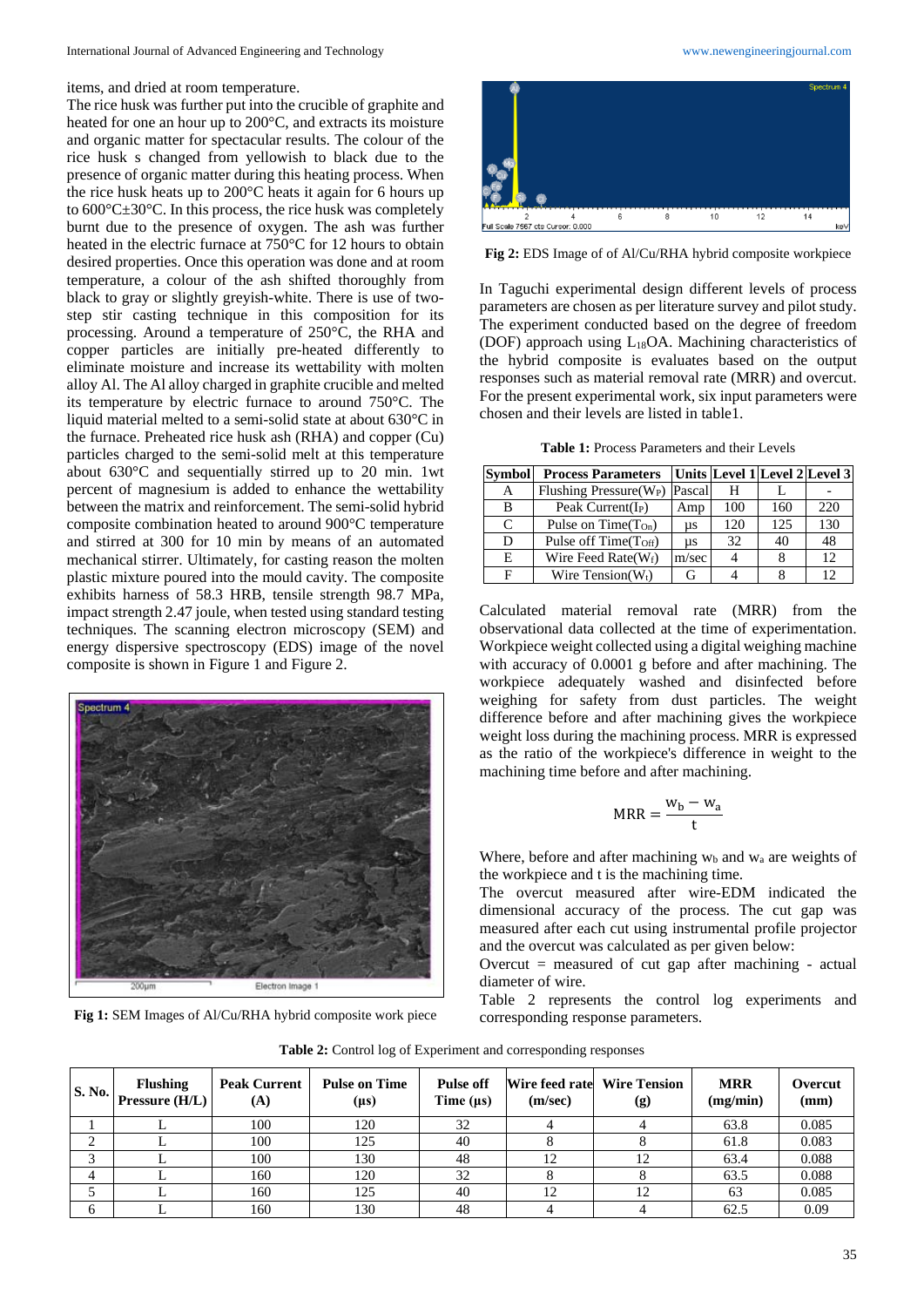| $\mathbf{r}$ |   | 220 | 120 | 40 |    | 12 | 65.2 | 0.094 |
|--------------|---|-----|-----|----|----|----|------|-------|
| 8            |   | 220 | 125 | 48 | 8  | 4  | 65.5 | 0.087 |
| Q            |   | 220 | 130 | 32 | 12 | o  | 65.1 | 0.095 |
| 10           | H | 100 | 120 | 48 | 12 | ◠  | 63.7 | 0.092 |
| 11           | H | 100 | 125 | 32 | 4  | 12 | 61.7 | 0.089 |
| 12           | H | 100 | 130 | 40 | 8  | 4  | 63.6 | 0.097 |
| 13           | H | 160 | 120 | 40 | 12 | 4  | 61.7 | 0.101 |
| 14           | H | 160 | 125 | 48 |    |    | 62.1 | 0.088 |
| 15           | H | 160 | 130 | 32 | 8  | 12 | 61.8 | 0.094 |
| 16           | H | 220 | 120 | 48 | 8  | 12 | 64.8 | 0.097 |
| 17           | H | 220 | 125 | 32 | 12 | 4  | 65.6 | 0.088 |
| 18           | H | 220 | 130 | 40 | 4  | ◠  | 65.3 | 0.103 |

The signal to noise ratio of the Taguchi is the logarithmic function of the desired output. S/N is the ratio of mean and standard deviation. Here mean refers to signal and the standard deviation refers to noise. The ratio is depending on the product/process/procedure quality characteristics to be optimized.

## **Larger the Better (LB):**

S/N =  $-10$ \*log (Σ (1/Y<sup>2</sup>)/n)

### **Results and Discussion**

Analysis of variance (ANOVA) for material removal rate is shown in table 3.

| <b>Table 3:</b> Analysis of Variance for S/N ratios for MRR |  |
|-------------------------------------------------------------|--|
|-------------------------------------------------------------|--|

| <b>Source</b>           | DF | Adj SS  | Adj MS  | <b>F-Value</b> | <b>P-Value</b> | % Contribution |
|-------------------------|----|---------|---------|----------------|----------------|----------------|
| Flushing Pressure (H/L) |    | 2.0806  | 0.6806  | 0.43           | 0.526          | 6.06%          |
| Peak Current (A)        |    | 22.1875 | 15.1875 | 9.59           | 0.01           | 64.61%         |
| Pulse on Time $(\mu s)$ |    | 3.6833  | 0.0833  | 0.05           | 0.823          | 10.73%         |
| Pulse off Time (us)     |    | 1.0208  | 0.0208  | 0.01           | 0.911          | 2.97%          |
| Wire feed rate (m/sec)  |    | 1.3008  | 0.3008  | 0.19           | 0.671          | 3.79%          |
| Wire Tension $(g)$      |    | 3.6533  | 0.6533  | 0.41           | 0.534          | 10.64%         |
| Error                   |    | 0.4164  | 1.5833  |                |                | 1.21%          |
| Total                   | 17 | 34.3428 |         |                |                | 100.00%        |

The response table for signal to noise ratios larger is better for material removal rate (MRR) is given in table 4.

|  |  | Table 4: Response Table for Signal to Noise Ratios Larger the better for MRR |  |
|--|--|------------------------------------------------------------------------------|--|
|--|--|------------------------------------------------------------------------------|--|

| Leve  | Flushing<br>Pressure (H/L) | <b>Peak Current</b> | <b>Pulse on Time</b><br>(µs) | <b>Pulse off Time</b><br>(µs) | Wire feed rate<br>(m/sec) | <b>Wire Tension</b><br>(g) |
|-------|----------------------------|---------------------|------------------------------|-------------------------------|---------------------------|----------------------------|
|       | 36.09                      | 35.99               | 36.09                        | 36.06                         | 36.04                     | 36.09                      |
|       | 36.03                      | 35.91               | 36.02                        | 36.04                         | 36.05                     | 36.06                      |
|       |                            | 36.29               | 36.07                        | 36.08                         | 36.09                     | 36.03                      |
| Delta | 0.05                       | 0.38                | 0.07                         | 0.03                          | 0.04                      | 0.06                       |
| Rank  |                            |                     |                              |                               |                           |                            |

The main effects plot for signal to noise (S/N) ratio for material removal rate (MRR) is given in the figure 3.



**Fig 3:** Main effects plot for S/N ratios for MRR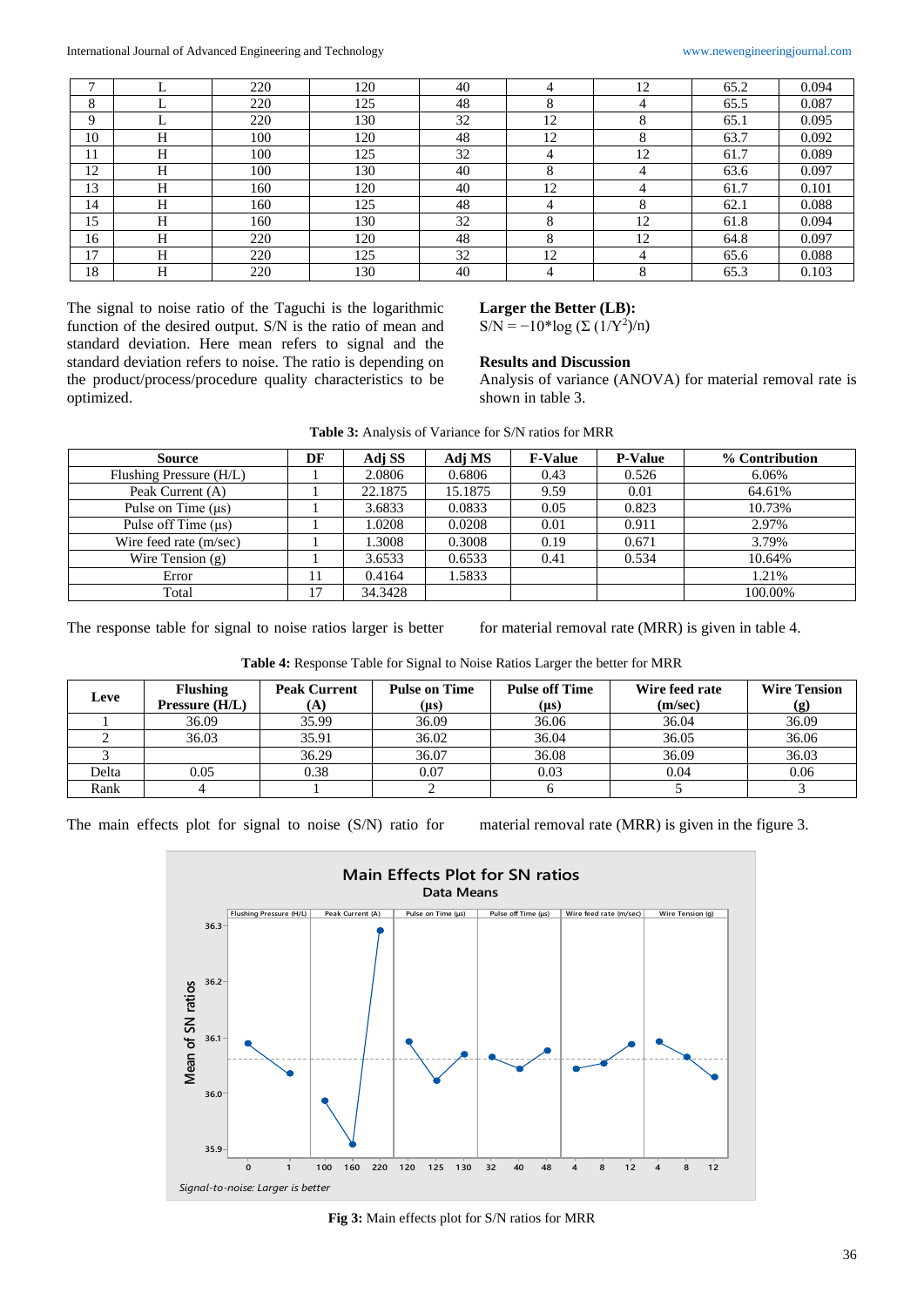| <b>Source</b>           | DF | Adj SS   | Adj MS   | <b>F-Value</b> | <b>P-Value</b> | % Contribution |
|-------------------------|----|----------|----------|----------------|----------------|----------------|
| Flushing Pressure (H/L) |    | 0.000105 | 0.000162 | 6.02           | 0.032          | 19.37%         |
| Peak Current (A)        |    | 0.000102 | 0.000075 | 2.79           | 0.123          | 18.82%         |
| Pulse on Time $(\mu s)$ |    | 0.000168 | 0.000008 | 0.31           | 0.589          | 31.00%         |
| Pulse off Time (us)     |    | 0.000075 | 0.000001 | 0.03           | 0.87           | 13.84%         |
| Wire feed rate (m/sec)  |    | 0.00005  |          |                |                | 9.23%          |
| Wire Tension $(g)$      |    | 0.00004  |          |                | 0.957          | 7.38%          |
| Error                   |    | 0.000006 | 0.000027 |                |                | 1.11%          |
| Total                   |    | 0.000542 |          |                |                | 100.00%        |

**Table 5:** Analysis of Variance for S/N ratios for overcut

The response table for signal to noise (S/N) ratios smaller is better for overcut is given in table 6.

| Table 6: Response Table for Signal to Noise Ratios Smaller is better for overcut |  |  |  |  |
|----------------------------------------------------------------------------------|--|--|--|--|
|                                                                                  |  |  |  |  |

|       | [Level] Flushing Pressure (H/L)   Peak Current (A)   Pulse on Time (µs)   Pulse off Time (µs)   Wire feed rate (m/sec)   Wire Tension (g) |       |       |       |       |       |
|-------|-------------------------------------------------------------------------------------------------------------------------------------------|-------|-------|-------|-------|-------|
|       | 21.09                                                                                                                                     | 21.02 | 20.66 | 20.94 | 20.79 | 20.80 |
|       | 20.52                                                                                                                                     | 20.83 | 21.25 | 20.58 | 20.83 | 20.79 |
|       |                                                                                                                                           | 20.55 | 20.50 | 20.89 | 20.79 | 20.81 |
| Delta | 1.57                                                                                                                                      | 0.47  | 0.74  | 0.36  | 0.05  | 0.02  |
| Rank  |                                                                                                                                           |       |       |       |       |       |

The main effects plot for signal to noise (S/N) ratio for overcut is given in the figure 4.



**Fig 4:** Main Effect Plot for SN Ratio for Overcut

### **Confirmation Experimentation**

After the application of Taguchi analysis, best settings for each response parameter are obtained and the conformation experiments have been performed accordingly. The results of confirmation experiments shows significant improvements in the material removal rate with the marginal reduction in dimensional inaccuracy with percentage improvement in material removal rate and reduction in overcut is 4.46% and 1.25% respectively.

After performing the confirmation tests, SEM images of machined surfaces (obtained from tests as per best setting maximum MRR and minimum overcut) are taken to analyse the pattern of machined surfaces, and compare it with the unmachined surface. From the images, the improvement in the surfaces textures is observed. **Fig 5:** SEM image of Un-machined surface